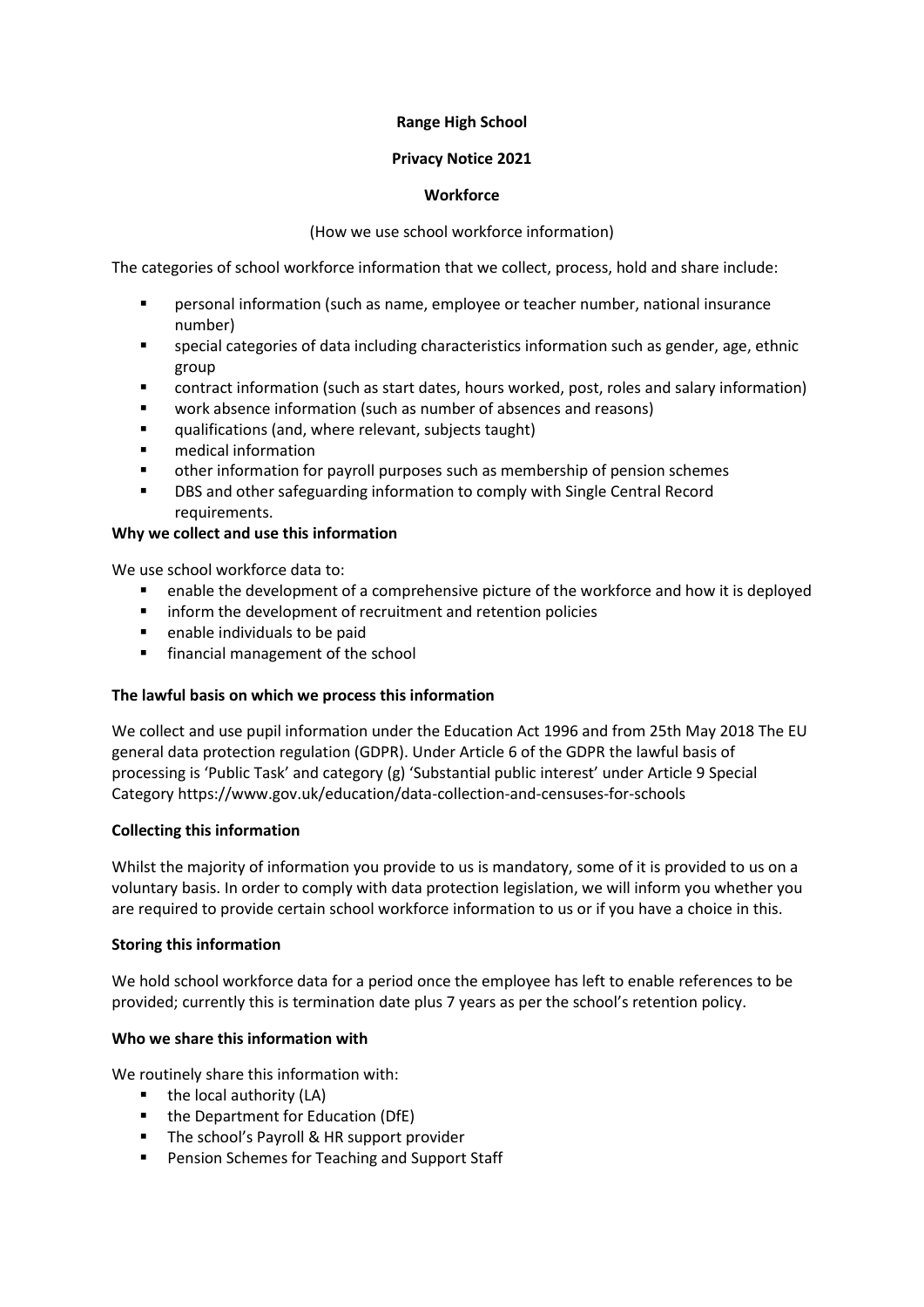the Police relating to the prevention, investigation, detection or prosecution of criminal offences.

### **Why we share school workforce information**

We do not share information about workforce members with anyone without consent unless the law and our policies allow us to do so.

We share personal data with the Department for Education (DfE) on a statutory basis. This data sharing underpins workforce policy monitoring, evaluation, and links to school funding / expenditure and the assessment educational attainment.

We are required to share information about our school employees the Department for Education (DfE) under section 5 of the Education (Supply of Information about the School Workforce) (England) Regulations 2007 and amendments.

#### **Data collection requirements**

The DfE collects and processes personal data relating to those employed by schools (including Multi Academy Trusts) and local authorities that work in state funded schools (including all maintained schools, all academies and free schools and all special schools including Pupil Referral Units and Alternative Provision). All state funded schools are required to make a census submission because it is a statutory return under sections 113 and 114 of the Education Act 2005

To find out more about the data collection requirements placed on us by the Department for Education including the data that we share with them, go to https://www.gov.uk/education/datacollection-and-censuses-for-schools. The department may share information about school employees with third parties who promote the education or well-being of children or the effective deployment of school staff in England by:

- conducting research or analysis
- **Producing statistics**
- **P** providing information, advice or guidance

The DfE has robust processes in place to ensure that the confidentiality of personal data is maintained and there are stringent controls in place regarding access to it and its use. Decisions on whether DfE releases personal data to third parties are subject to a strict approval process and based on a detailed assessment of:

- **who is requesting the data**
- the purpose for which it is required
- the level and sensitivity of data requested; and
- **the arrangements in place to securely store and handle the data**

To be granted access to school workforce information, organisations must comply with its strict terms and conditions covering the confidentiality and handling of the data, security arrangements and retention and use of the data. For more information about the department's data sharing process, please visit:

https://www.gov.uk/data-protection-how-we-collect-and-share-research-data

### **To contact the DfE:**

Requesting access to your personal data https://www.gov.uk/contact-dfe